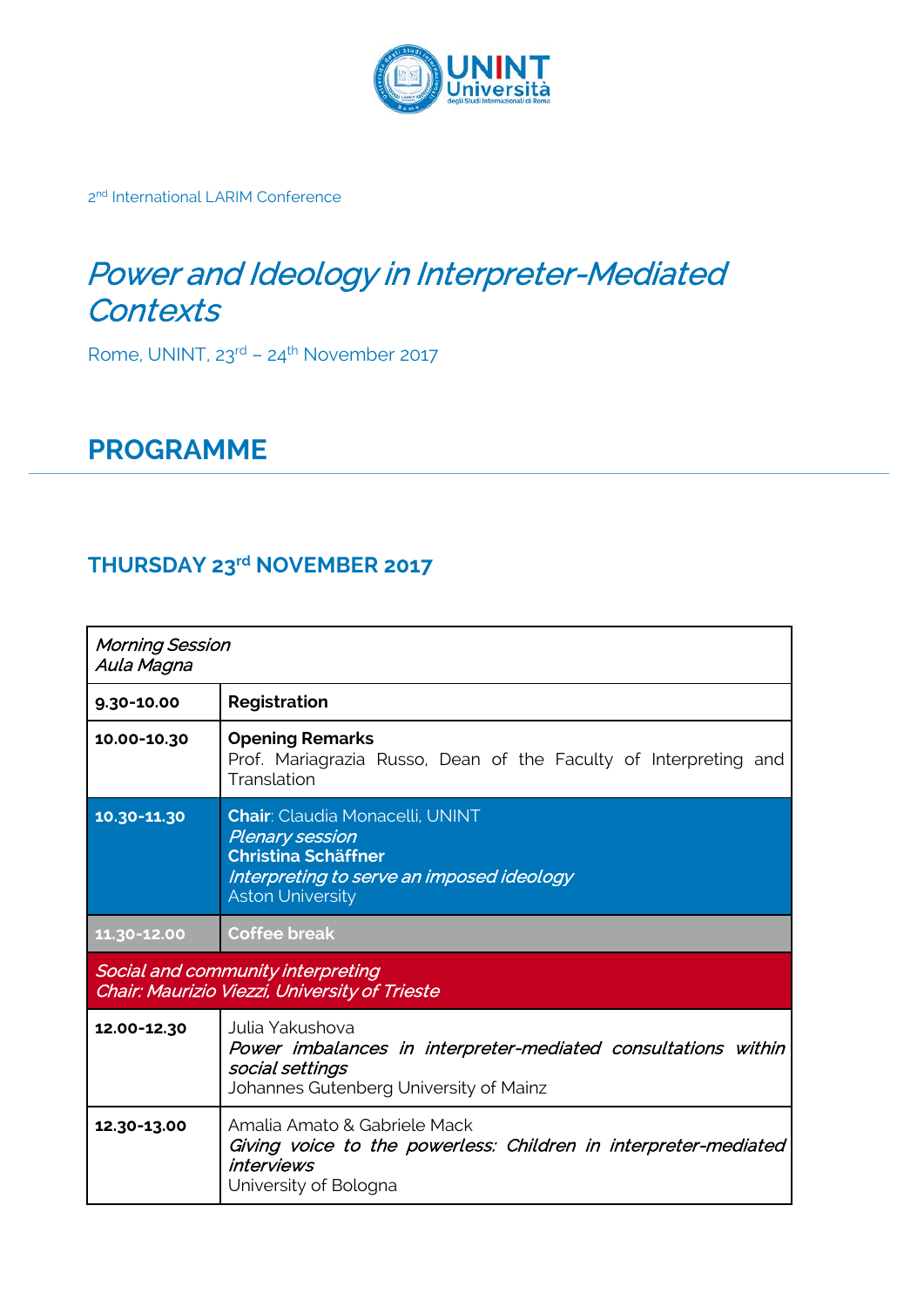

| 13.00-13.30                                                               | Alenka Morel<br>The impact of the interpreter's presence, and their empathy, on the<br>procedure and its power balance<br>University of Ljubljana                                                                                                    |
|---------------------------------------------------------------------------|------------------------------------------------------------------------------------------------------------------------------------------------------------------------------------------------------------------------------------------------------|
| 13.30-15.00                                                               | Lunch                                                                                                                                                                                                                                                |
| <b>Afternoon Session</b><br><b>Biblioteca (Library)</b>                   |                                                                                                                                                                                                                                                      |
| Sign language interpreting<br>Chair: Gabriele Mack, University of Bologna |                                                                                                                                                                                                                                                      |
| 15.00-15.30                                                               | Melanie Metzger & Danielle Hunt<br>Power and Ideology in Interpreter-Mediated Contexts: Researching<br>American Sign Language-English Interpreters Identity from<br>Sociolinguistic and Phenomenological perspectives<br><b>Gallaudet University</b> |
| 15.30-16.00                                                               | Graham H. Turner<br>Expecting the unexpected: Learning the lessons of 'Deaf Heart' for<br>ideology and interpreting<br>Heriot-Watt University                                                                                                        |
| 16.00-16.30                                                               | Isabelle Heyerick<br>Interpreting strategies: The why behind the what<br>University of Leuven                                                                                                                                                        |
| 16.30-17.00                                                               | <b>Coffee Break</b>                                                                                                                                                                                                                                  |
| 17.00-17.30                                                               | <b>Heather Mole</b><br>Perceptions of power dynamics by sign language interpreters<br>Heriot-Watt University                                                                                                                                         |
| 17.30-18.00                                                               | Stephanie Feyne<br>Language ideologies of interpreters who are not natural bilinguals<br>- Shared or not?<br>LaGuardia Community College, CUNY                                                                                                       |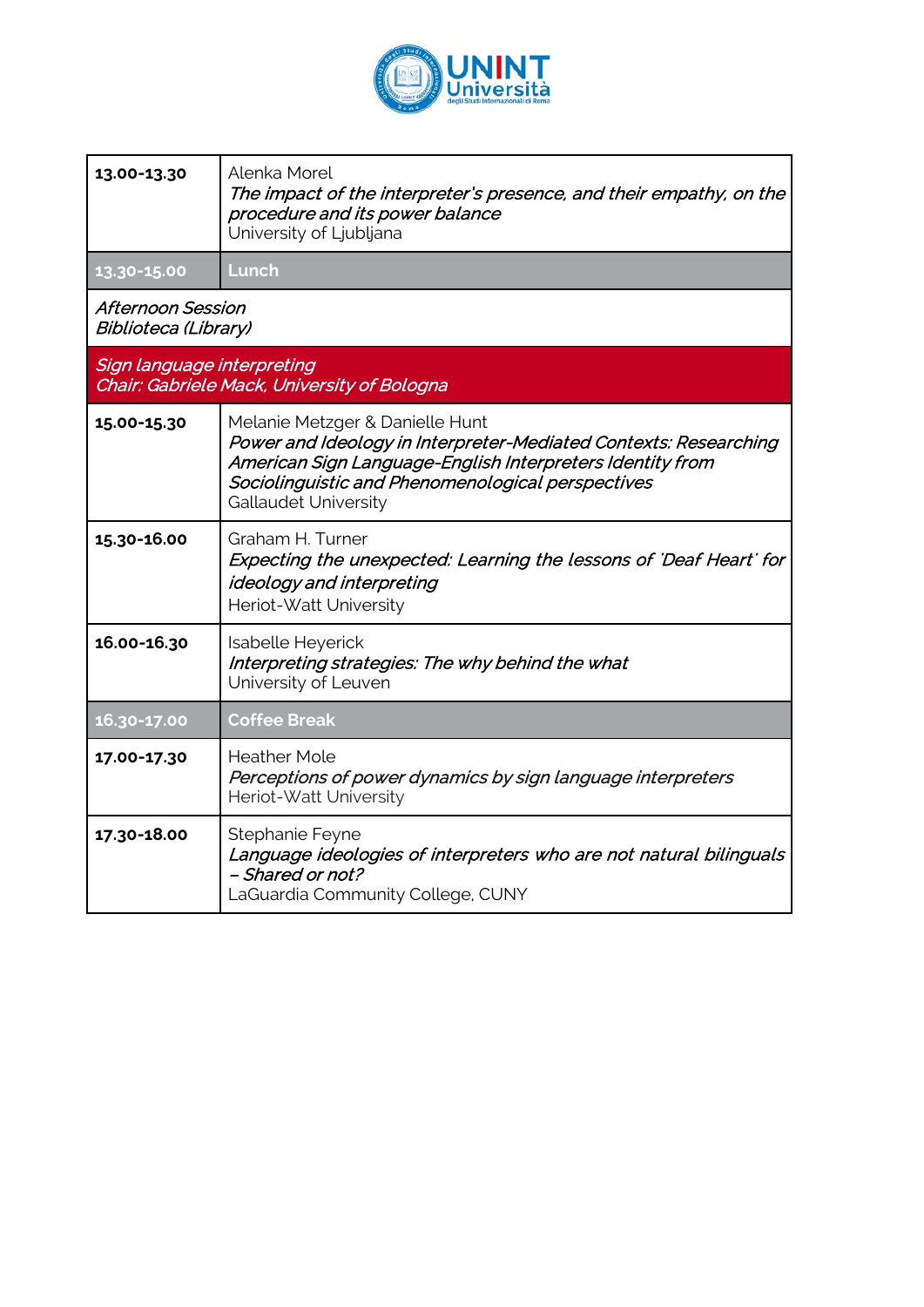

## **FRIDAY 24th NOVEMBER 2017**

| Morning session<br>Aula Magna                                 |                                                                                                                                                                                                   |
|---------------------------------------------------------------|---------------------------------------------------------------------------------------------------------------------------------------------------------------------------------------------------|
| $9.30 - 10.30$                                                | <b>Chair: Claudia Monacelli, UNINT</b><br><b>Plenary session</b><br><b>Morven Beaton Thome</b><br>Interpreting the "new nationalism" in a post-factual world<br>Technische Hochschule Köln (ITMK) |
| 10.30-11.00                                                   | <b>Coffee break</b>                                                                                                                                                                               |
| Court and police interpreting                                 | Chair: Raffaela Merlini, Università di Macerata                                                                                                                                                   |
| 11.00-11.30                                                   | Heidi Salaets & Katalin Balogh<br>A case-study of a real VCI-hearing between Belgium and Austria:<br>How a judge allows for increased interpreter's visibility<br>University of Leuven            |
| 11.30-12.00                                                   | Karolina Nartowkska<br>Asymmetries and power relations in an interpreter-mediated<br>criminal court trial. Case studies from an Austrian and a Polish court<br>University of Vienna               |
| 12.00-12.30                                                   | Fabrizio Gallai<br>Police interpreters and ethics: Where do we draw the line?<br>University of Bologna                                                                                            |
| 12.30-13.00                                                   | Anne Martin & María Gómez Amich<br>Power, ideology, war and interpreting: Local interpreters in<br>Afghanistan<br>University of Granada                                                           |
| 13.00-15.00                                                   | Lunch                                                                                                                                                                                             |
| <b>Afternoon Session</b><br>Biblioteca (Library)              |                                                                                                                                                                                                   |
| Media interpreting<br><b>Chair: Annalisa Sandrelli, UNINT</b> |                                                                                                                                                                                                   |
| 15.00-15.30                                                   | Roger Baines<br>Power play and ethics in interpreting in the PR- and market-led<br>context of professional football: The English Premier League (EPL)<br>University of East Anglia                |